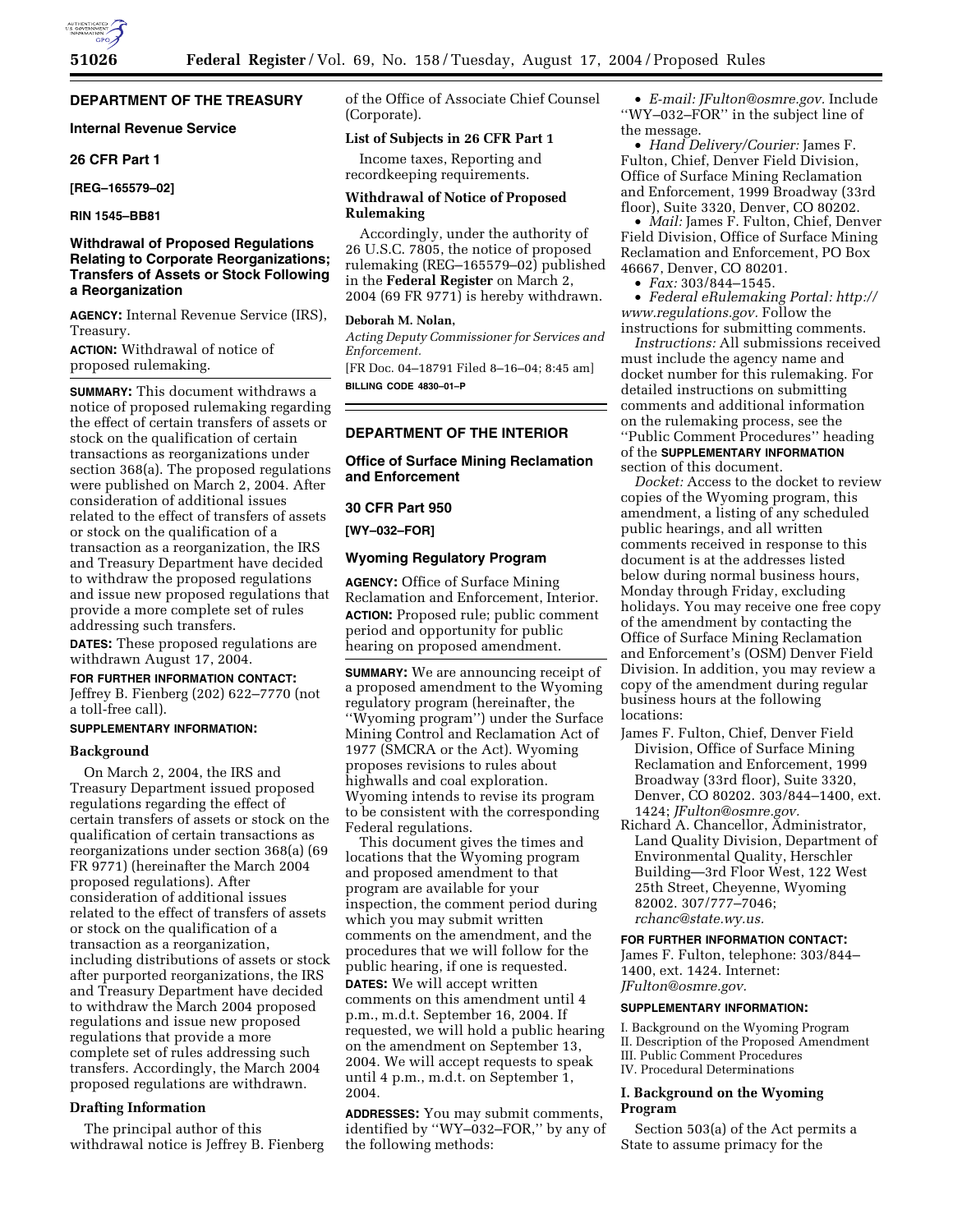regulation of surface coal mining and reclamation operations on non-Federal and non-Indian lands within its borders by demonstrating that its State program includes, among other things, ''a State law which provides for the regulation of surface coal mining and reclamation operations in accordance with the requirements of this Act \* \* \*; and rules and regulations consistent with regulations issued by the Secretary pursuant to this Act.'' *See* 30 U.S.C.  $1253(a)(1)$  and  $(7)$ . On the basis of these criteria, the Secretary of the Interior conditionally approved the Wyoming program on November 26, 1980. You can find background information on the Wyoming program, including the Secretary's findings, the disposition of comments, and the conditions of approval of the Wyoming program in the November 26, 1980, **Federal Register** (45 FR 78637). You can also find later actions concerning Wyoming's program and program amendments at 30 CFR 950.12, 950.15, 950.16, and 950.20.

#### **II. Description of the Proposed Amendment**

By letter dated May 21, 2004, Wyoming sent us a proposed amendment to its program (Rule Package 1R, administrative record No. WY–37–1) under SMCRA (30 U.S.C. 1201 *et seq.*). Wyoming sent the amendment in response to a February 21, 1990, letter (administrative record No. WY–37–7) that we sent to Wyoming in accordance with 30 CFR 732.17(c), and in response to the required program amendments at 30 CFR 950.16(a), (w), and (ll). The full text of the program amendment is available for you to read at the locations listed above under **ADDRESSES**.

The provisions of its Coal Rules that Wyoming proposes to revise are: (1) Chapter 1, Section 2, repeal of definition of soft rock surface mining; (2) Chapter 4, Section 2, rule language addition; (3) Chapter 4, Section 2, repeal of highwall addition; (4) Chapter 4, Section 2, rule language addition; (5) Chapter 10, Sections 1, 2, 3, 4, & 8 and Chapter 1, Section 2, coal exploration; and (6) Chapter 1, Section 2 and Chapter 10, Section 8, coal exploration.

Specifically, (1) Wyoming's Coal Rules only pertain to coal so even though coal is a ''soft rock'' there is no reason to maintain a definition that includes other minerals; (2) to revise the State reference to be the same as the Federal reference within the coal exploration regulations to be ''250 tons or less'' rather than ''less than 250 tons;'' (3) to specify that an application for a coal exploration permit also include a narrative in addition to a map;

(4) to add that highwall retention may be considered on a case-by-case basis to enhance wildlife habitat ''as replacement for natural features that were eliminated by mining;'' (5) to add language to clarify application requirements for coal exploration; and (6) to add definitions and authorities for coal exploration.

## **III. Public Comment Procedures**

Under the provisions of 30 CFR 732.17(h), we are seeking your comments on whether the amendment satisfies the applicable program approval criteria of 30 CFR 732.15. If we approve the amendment, it will become part of the Wyoming program.

## *Written Comments*

Send your written or electronic comments to OSM at the address given above. Your comments should be specific, pertain only to the issues proposed in this rulemaking, and include explanations in support of your recommendations. We will not consider or respond to your comments when developing the final rule if they are received after the close of the comment period (*see* **DATES**). We will make every attempt to log all comments into the administrative record, but comments delivered to anyone other than James Fulton at the Denver Field Division may not be logged in.

## *Electronic Comments*

Please submit Internet comments as an ASCII file avoiding the use of special characters and any form of encryption. Please also include ''Attn: SATS No. WY–032–FOR'' and your name and return address in your Internet message. If you do not receive a confirmation that we have received your Internet message, contact the Denver Field Division at 303/844–1400, ext. 1424.

## *Availability of Comments*

We will make comments, including names and addresses of respondents, available for public review during normal business hours. We will not consider anonymous comments. If individual respondents request confidentiality, we will honor their request to the extent allowable by law. Individual respondents who wish to withhold their name or address from public review, except for the city or town, must state this prominently at the beginning of their comments. We will make all submissions from organizations or businesses, and from individuals identifying themselves as representatives or officials of organizations or businesses, available for public review in their entirety.

## *Public Hearing*

If you wish to speak at the public hearing, contact the person listed under **FOR FURTHER INFORMATION CONTACT** by 4 p.m., m.d.t. on September 1, 2004. If you are disabled and need special accommodations to attend a public hearing, contact the person listed under **FOR FURTHER INFORMATION CONTACT**. We will arrange the location and time of the hearing with those persons requesting the hearing. If no one requests an opportunity to speak, we will not hold the hearing.

To assist the transcriber and ensure an accurate record, we request, if possible, that each person who speaks at a public hearing provide us with a written copy of his or her comments. The public hearing will continue on the specified date until everyone scheduled to speak has been given an opportunity to be heard. If you are in the audience and have not been scheduled to speak and wish to do so, you will be allowed to speak after those who have been scheduled. We will end the hearing after everyone scheduled to speak and others present in the audience who wish to speak, have been heard.

## **Public Meeting**

If only one person requests an opportunity to speak, we may hold a public meeting rather than a public hearing. If you wish to meet with us to discuss the amendment, please request a meeting by contacting the person listed under **FOR FURTHER INFORMATION CONTACT**. All such meetings are open to the public and, if possible, we will post notices of meetings at the locations listed under **ADDRESSES.** We will make a written summary of each meeting a part of the administrative record.

#### **IV. Procedural Determinations**

#### *Executive Order 12630—Takings*

This rule does not have takings implications. This determination is based on the analysis performed for the counterpart Federal regulation.

#### *Executive Order 12866—Regulatory Planning and Review*

This rule is exempted from review by the Office of Management and Budget (OMB) under Executive Order 12866.

## *Executive Order 12988—Civil Justice Reform*

The Department of the Interior has conducted the reviews required by section 3 of Executive Order 12988 and has determined that this rule meets the applicable standards of subsections (a) and (b) of that section. However, these standards are not applicable to the